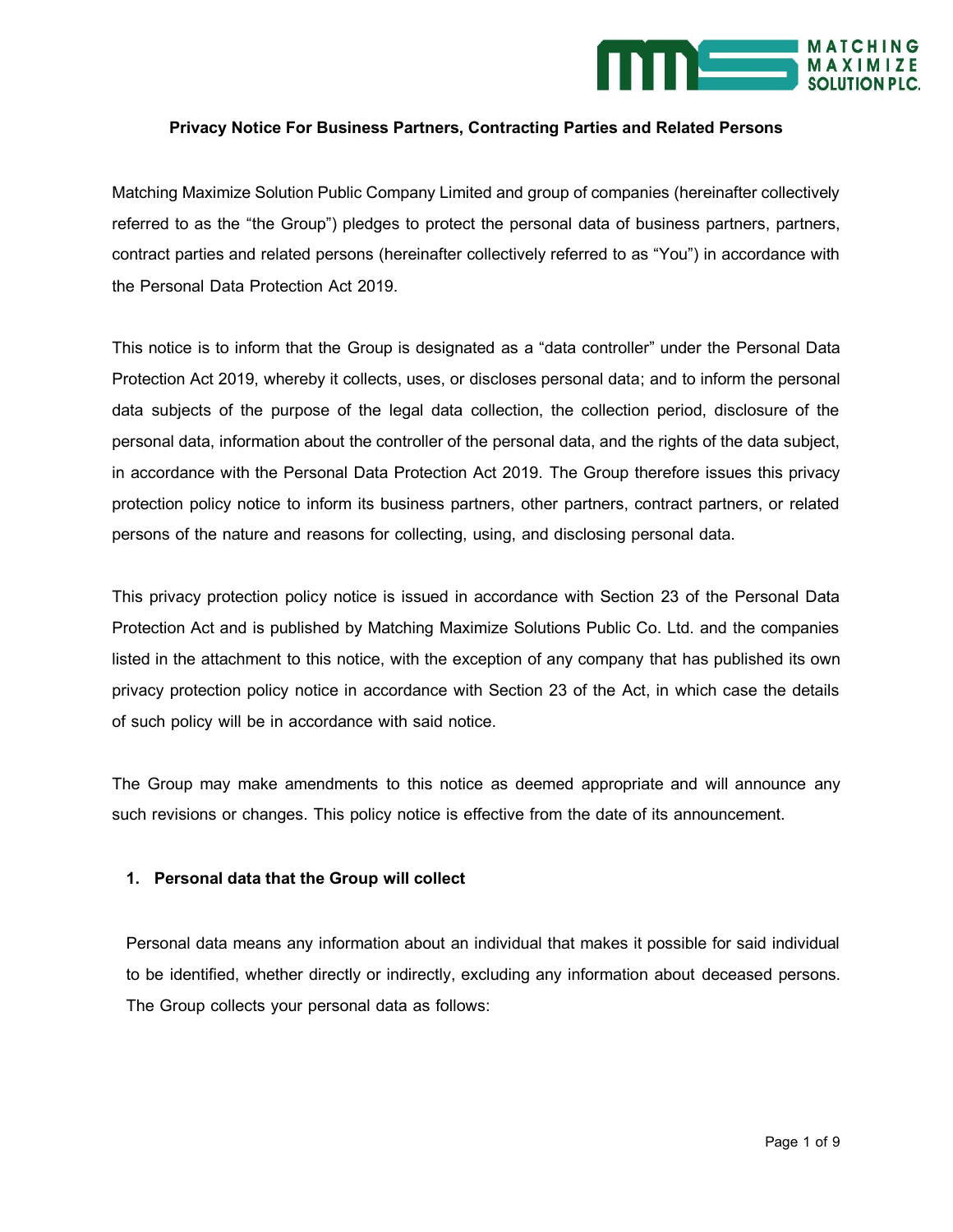

- 1.1 Personal data is:
	- (1) The Group collects your personal data when business partners, other partners, contract partners or related persons contact us, sell products, provide services, or enter into any transactions with the Group, such as:
		- (a) Information that can be used to verify identity, such as name, surname, number and information contained on Identification Card, photographs, and other information that can verify identity.
		- (b) Specific contact information including information contained on name cards, for example first name, surname, job title, telephone number, email address, work address, social media contacts.
		- (c) Information about your work operations, such as historical and operational information, information about your employment, and management of your safety, health, and work environment, including accounting and financial information such as compensation and bank account numbers.
	- (2) When you contact, or have any transactions with, the Group, certain personal data may be collected, as follows:
		- (a) Personal data such as name, surname, date of birth, photographs, identification car number, drivers' licence number, passport number.
		- (b) Contact information such as email address, telephone number, address or social media information.
		- (c) Information about participation in activities such as records of participation.
	- (3) When you enter the premises of the Group where closed circuit cameras are installed ("CCTV cameras"), the Group may collect your image from the CCTV cameras. However, the Group does not collect audio data from the CCTV cameras, and will post signs informing that closed circuit TV cameras operate in the area of the Group. (This applies only to companies within the Group that have installed CCTV cameras).
	- (4) In the event that you use the Wi-Fi service of the Group, you may be required to register with personal data to use the service, and such information may be collected by the Group, such as name, surname, phone number, email address, search history, etc.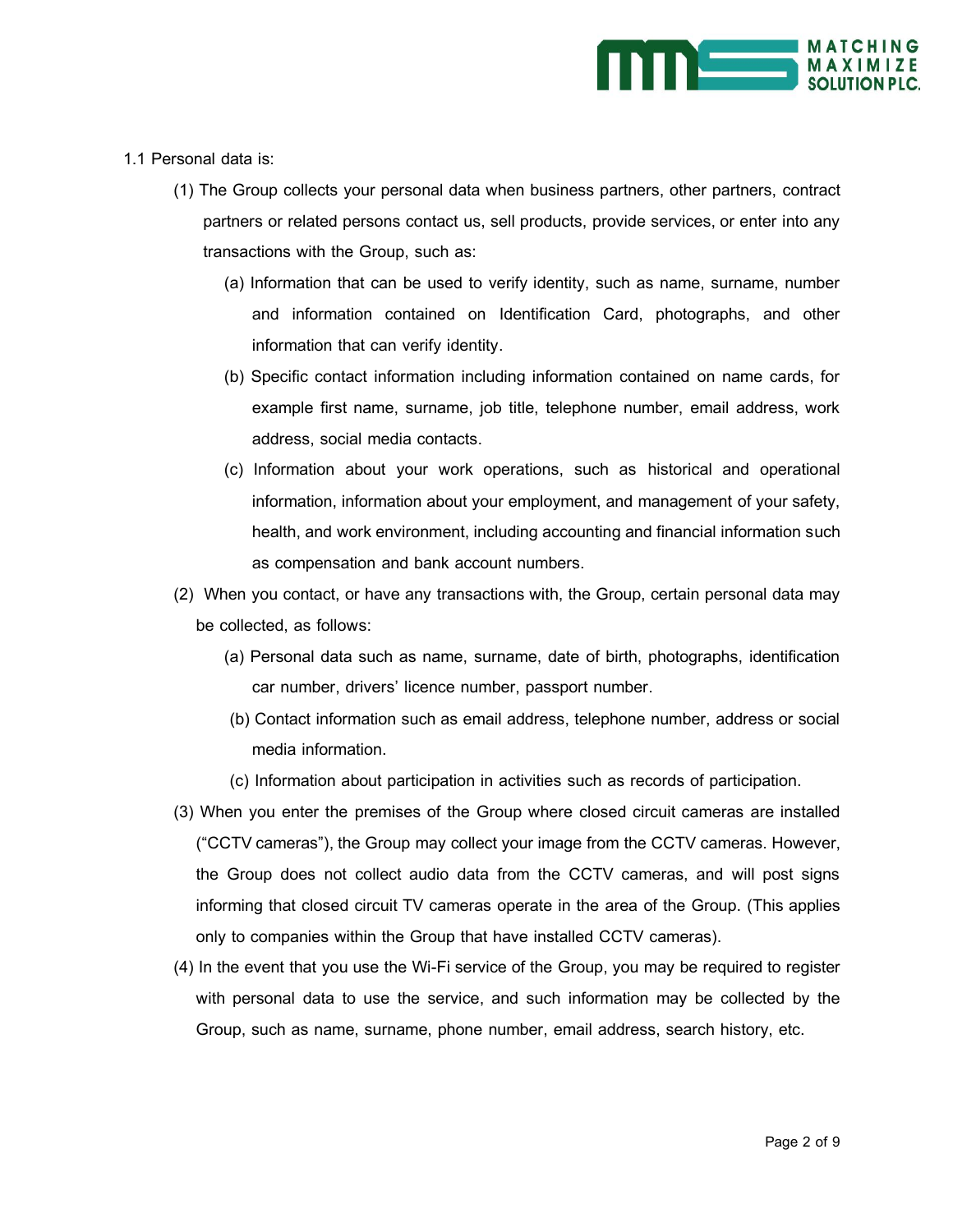

- 1.2 Sensitive data is
	- (1) The Group may be required to collect and process sensitive personal data in accordance with the law. Protection of personal data stipulates that it may be used for the purposes stated by the Group in this notice, such as:
		- (a) In some cases, the Group may collect sensitive personal data, for example the Group may need to use your Identification Card, which contains information about your religion and blood group, in order to verify your identity, or to process tax payments or contracted price.
		- (b) When the Group needs to use such information for security purposes, such as taking fingerprints for identification purposes.
		- (c) Health information, such as food allergies for use in relevant activities (if applicable).
	- (2) Where necessary, the Group will process your sensitive data only with your express consent or for other purposes as required by law. In such cases, the Group will use its best efforts to provide adequate security measures to protect your sensitive personal data.

# **2. Purpose of processing personal data**

- 2.1 To be used to process requests from business or other partners, contracted parties or other relevant persons before entering into a contract; or to fulfill a contract or transaction with business or other partners, contracted parties, or relevant persons as the case may be.
- 2.2 For the legal interests of the Group, such as:
	- (1) To fulfill the execution of a contract between you and the Group, whereby the Group processes your sensitive personal data to meet its contractual duties, procurement, inspection, payment of goods and services, auditing, and evaluating the performance of the terms as set forth in the contract or other relevant documents.
	- (2) For the legal interests of the Group such as for the internal management of the Group, development and operational management to facilitate business operations. This includes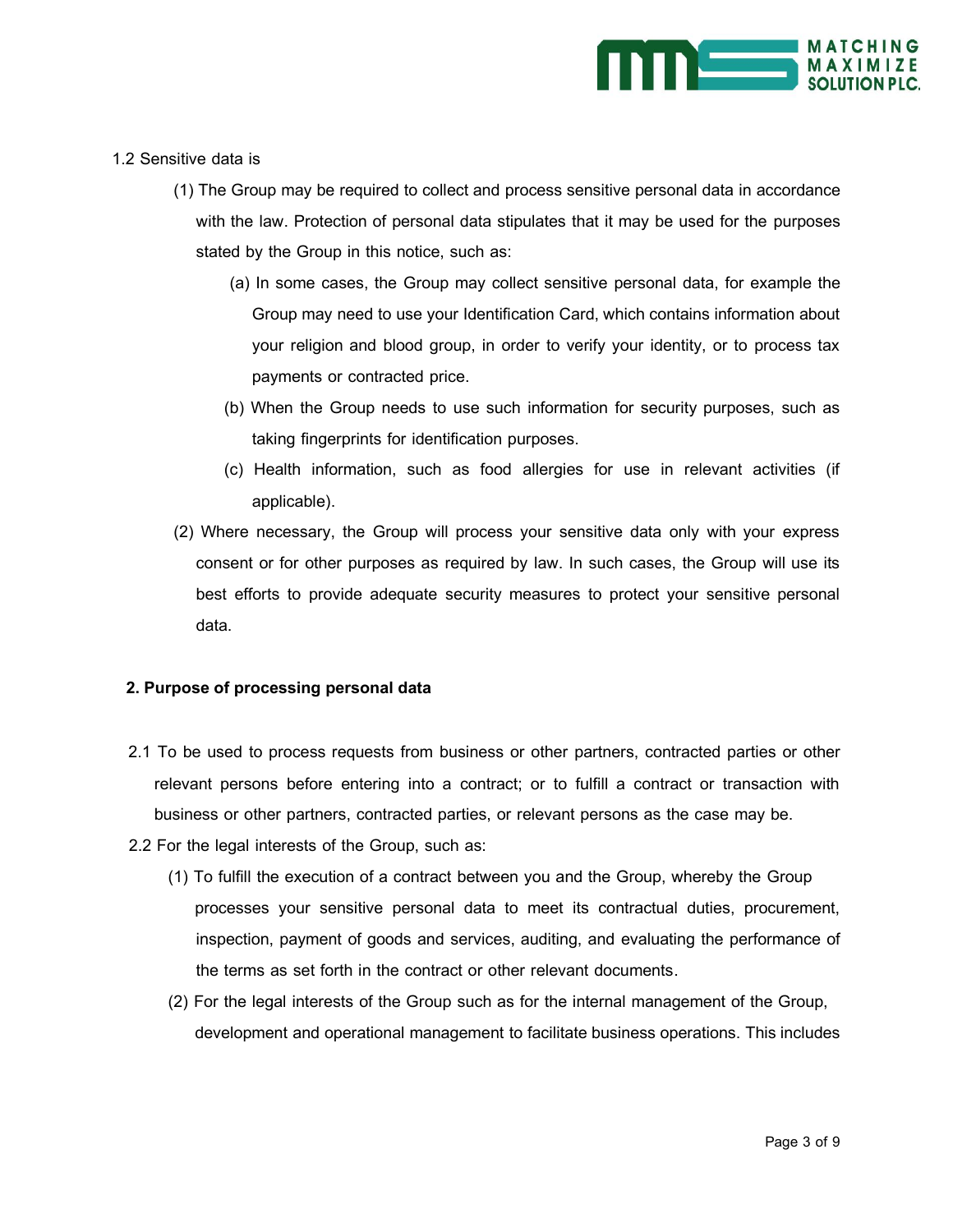

 the management and development of products and/or services (including websites and applications); research, such as surveys and interviews; fraud detection and investigation of crimes; and maintenance of information systems.

- (3) For safety reasons, such as security measures. This includes IT systems and information such as entering the Group's premises, and logging in to the Group's websites or applications.
- (4) For marketing research and providing news or information via pamphlets, email, SMS, applications, social media, phone calls, and direct mail.
- (5) For legal claims.
- 2.3 To protect and minimize danger to the life, person or health of you or others, such as emergency contacts, and the control and prevention of communicable diseases.
- 2.4 To comply with the law, such as to comply with legal provisions, regulations, and orders of those with legal authority.
- 2.5 For the performance of duties for the public benefit or in exercising powers granted to the Group by the state.
- 2.6 In the event that you give your consent, the Group will process your personal data according to the objectives as outlined in each item of consent as follows:
	- (1) In order for the Group to process your personal data in addition to the aforementioned, the Group may collect additional personal data for which the Group will contact you to request your consent from time to time.
	- (2) You can check the details of consent in Article 4.

# **3. Changes in the purpose of processing personal data**

The Group will use your personal data only for the purposes for which it was collected. In the event that the Group needs to use your personal data for other purposes it will notify you as soon as possible.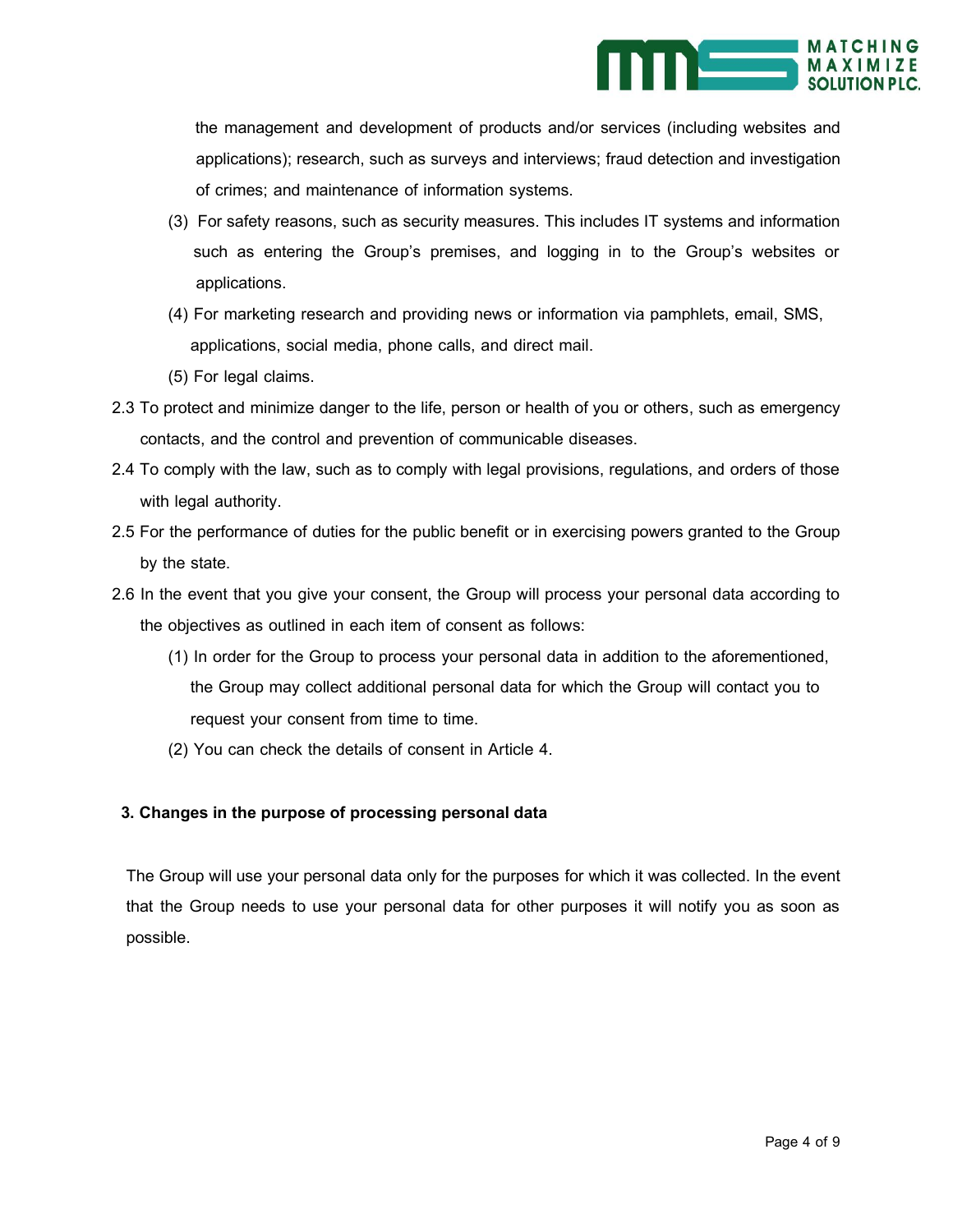

# **4. Asking for consent and possible effects of withdrawing consent**

- 4.1 In the event that the Group collects and processes your personal data with your consent, you have the right to withdraw such consent at any time. Such withdrawal of consent will not affect any information collected, used, disclosed, or processed prior to consent being withdrawn.
- 4.2 If you withdraw the consent previously given to the Group or refuse to provide certain information, this may affect the Group's ability to fulfill some or all of the purposes as described in this Privacy Policy.

# **5. How your personal data is collected**

The Group collects your personal data from the information submitted by you for the purposes of selling products, providing services, or any other transaction with the Group; or through its websites or social media; or via telephone. The Group collects information about your use of its websites via cookies (please refer to the Cookies Policy of each company within the Group whose website you accessed).

#### **6. Disclosure of your personal data to others**

- 6.1 The Group may disclose and share your personal data with:
	- (1) Companies within the Group as listed in the attachment, and
	- (2) Other persons and juristic persons that are not companies within the Group "Other Persons") for the purposes of collecting and processing personal data as outlined in this Privacy Policy, such as distributors, dealers, transportation service providers (eg. post office), data processing service providers, marketing service providers, contractors, transaction and financial service providers (eg. banks, bill payment service providers), technology service providers (eg. cloud systems, blockchain systems, SMS service providers), data analytics service providers, auditors, insurance companies, consultants, government agencies (eg. Revenue Department, Anti-Money Laundering Commission), and other persons necessary to enable the Group to operate its business and provide services to you, including any action for the purposes of collecting and processing personal data as described in this Privacy Policy.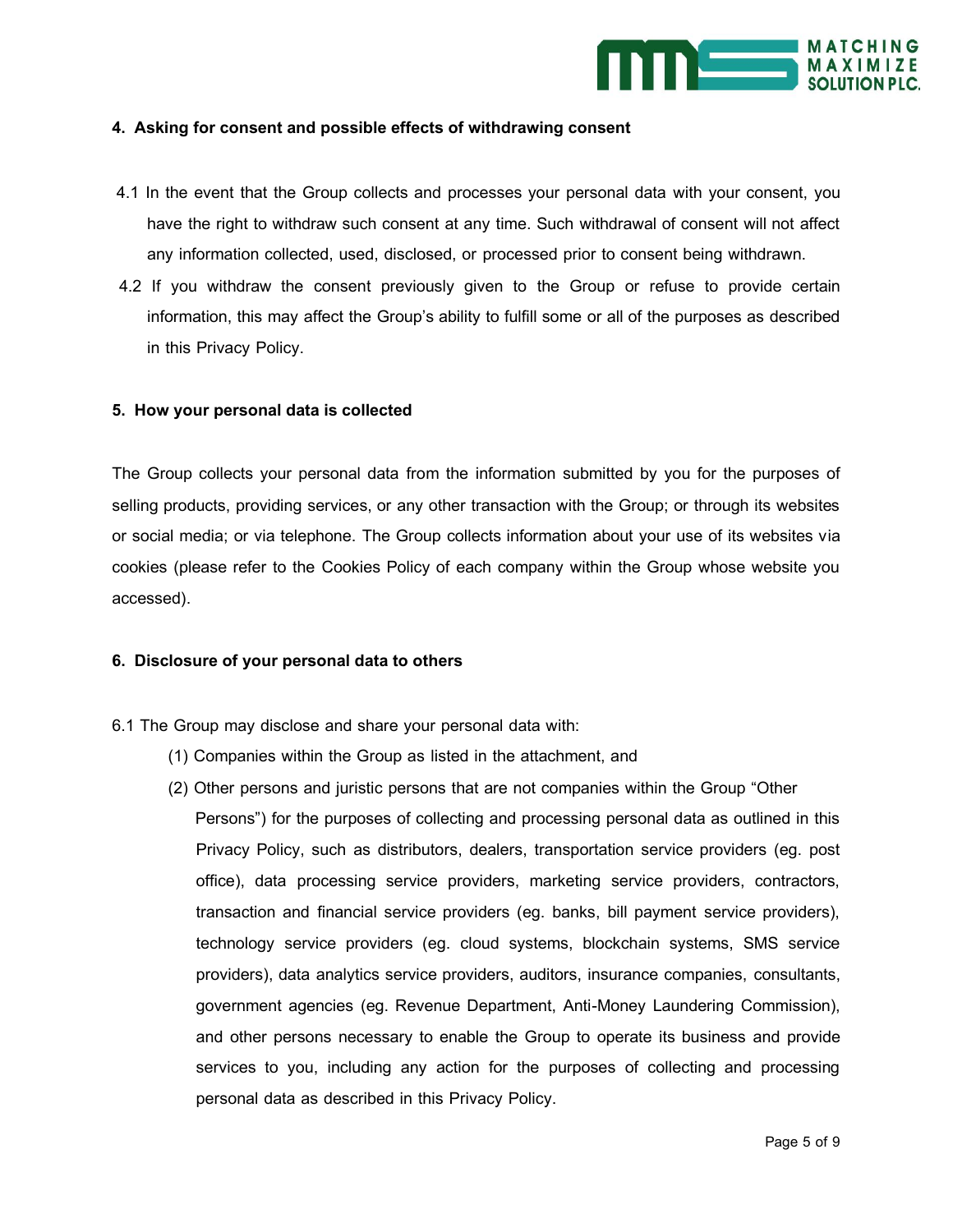

6.2 The Group requires that any persons receiving information from the Group take the necessary measures to protect your personal data; and only process such data as required, taking the necessary steps to prevent the unauthorized use or disclosure of personal data.

# **7. Transfer of personal data abroad**

- 7.1 The Group may transmit or transfer your personal data to a company within the Group located in a foreign country to comply with the terms of any contract to which you are a signatory; or in accordance with a contract between the Group and an individual or juristic person for your benefit; or for the processing of a request from you prior to entering into a contract; or to protect or minimize danger to the life, person or health of you or others; or to comply with the law; or as is necessary to meet the needs of the public interest.
- 7.2 The Group my retain your data on computer servers or cloud services provided by third parties, and may use the programmes or applications of third parties in the form of software or platform services to process your personal data. However, the Group will not allow unrelated persons to access your personal data, and will require the third party service providers to maintain adequate security measures.
- 7.3 To protect your personal data sent overseas, the Group has established a policy to protect data sent or transferred overseas by sending it to the personal data controller or personal data processor employed by the Group located overseas.

# **8. Personal data security**

- 8.1 The Group has implemented technical security measures to protect personal data. It prevents personal data being accidentally lost, accessed, disclosed, or altered unlawfully or without the necessary authority.
- 8.2 The Group provides appropriate security measures. Access to your personal data by employees, representatives, contractors, or third parties is limited. The Group will only allow persons who need access to be able to perform their duties to access the information. In any case where a third party needs to process your personal data, it will be processed in accordance with directions from the Group, and the Group will assign such third parties to be responsible for protecting your personal data and for complying with applicable data privacy protection laws.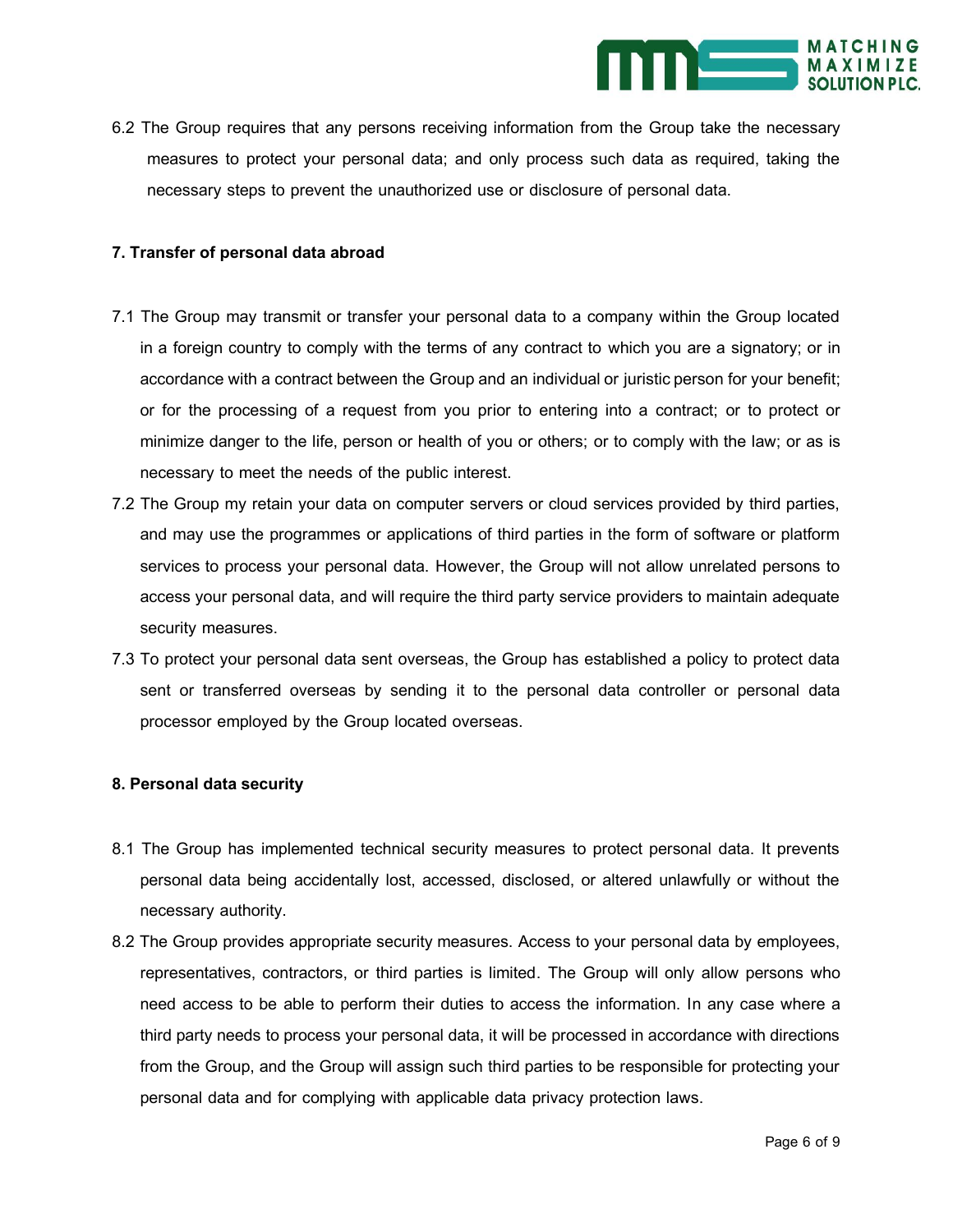

# **9. Period of personal data collection**

- 9.1 The Group will retain your personal data for the period of time necessary to achieve the purposes for the relevant category of personal data unless the law allows it to be retained for a longer period. In the event that the period of time cannot be specified, the Group will retain the data for a period that may be reasonably expected in accordance with accepted standards (eg. the general legal practices of up to 10 years).
- 9.2 In the case of closed circuit TV cameras, the Group will retain the data (1) in normal circumstances for a maximum period of 60 days; (2) in cases where necessary, such as where the data is required as evidence in an investigation or litigation, or where the personal data subject requests it, the personal data may be retained for a period of more than 60 days, and the Company will delete the data when the objectives have been met.
- 9.3 The Group has established an auditing system to delete or destroy the personal data after the retention period has expired or is no longer necessary for the purposes for which the personal data was collected.
- 9.4 In the event that the Group uses your personal data with your consent, the Group will process the information until such time as you request to cancel your consent and the Group has completed your request. However, the Group will keep your personal data to the extent necessary to keep a record that you have withdrawn consent, so that the Group may respond to your future requests.

# **10. Rights of the personal data subject**

- 10.1 According to the conditions outlined in the Personal Data Protection Act 2019, you have the following rights:
	- (1) The right to request to withdraw consent that you have given to the Group to process your personal data.
	- (2) The right to request access to, and to obtain a copy of, your personal data which is the responsibility of the data controller, or to request disclosure of the acquisition of your personal data.
	- (3) The right to send or transfer personal data in electronic format to another personal data controller, in accordance with the Personal Data Protection Act.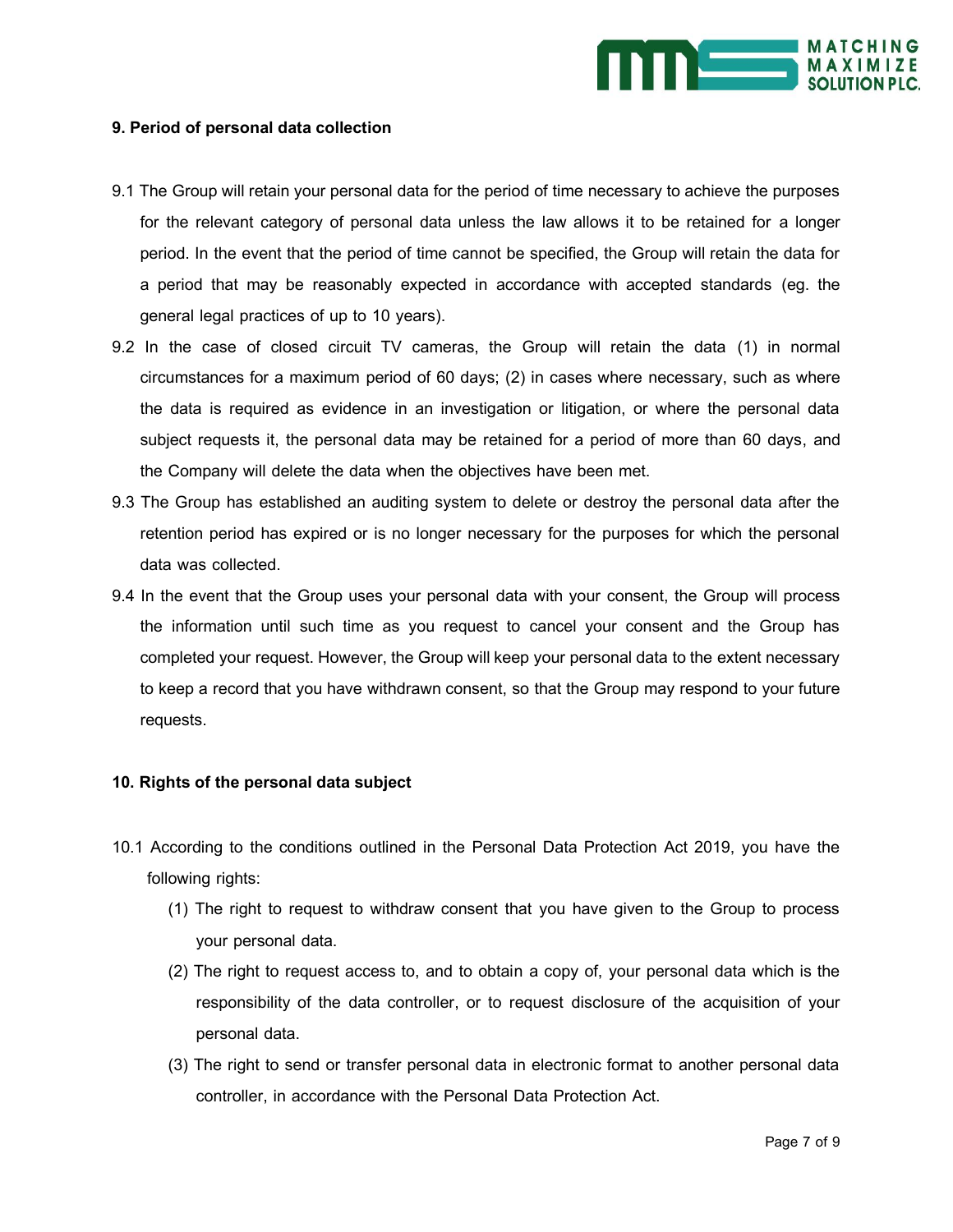

- (4) The right to object to the collection, use, or disclosure of your personal data.
- (5) The right to request that the personal data controller delete, or destroy, or make anonymous your personal data.
- (6) The right to request that the personal data controller suspend the use of your personal data.
- (7) The right to request that the personal data controller ensure that your personal data is correct, up-to-date, complete, and not be a possible cause of misunderstanding.
- (8) The right to complain to the Personal Data Collection Committee in the event that the Group or the personal data processor, including employees or contractors of the Group, violates or fails to comply with personal data protection laws. The Group will consider the request to exercise such rights and notify the result of their consideration within 30 days of receipt of such request in accordance with the Personal Data Protection Act and related laws.
- 10.2 You can exercise your legal right by filling in the relevant information and your request in the Request Form, or Withdrawal of Consent Form, on the Group's websites. You may begin to exercise your rights when the section of the personal data protection laws apply to the Personal Data Controller.

# **11. Information about the data controller or Personal Data Protection Officer**

In the event that you have questions about the collection, use, or disclosure of your personal data, you can contact the personal data controller or Personal Data Protection Officer (DPO) via the following channels:

- 11.1 Personal Data Controller, Matching Maximize Solutions Public Co. Ltd. Contact address: 305/12 Soi Sukhothai 6, Sukhothai Rd., Dusit sub-district, Dusit distric, Bangkok. Tel: 02 669 4200. Email: [dpo@mmsbangkok.com](mailto:dpo@mmsbangkok.com)
- 11.2 Personal data controllers of each Company within the Group as per the details in the attachment to this policy notice.